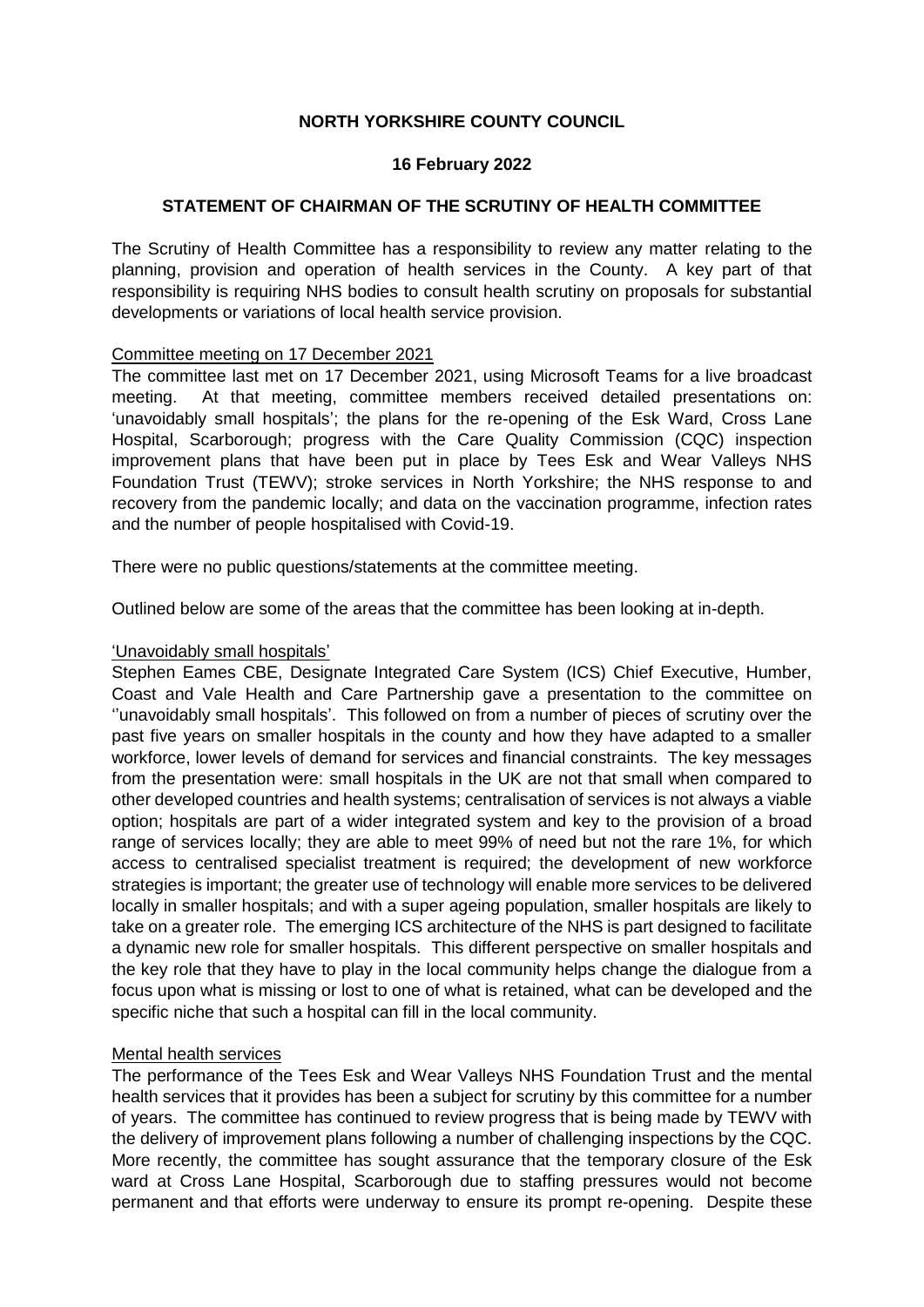issues, it is recognised that TEWV has been able to develop new mental health services in the county and modernise its in-patient facilities and community hubs. The workforce pressures faced by TEWV across a number of services is understood and in the coastal areas of the county unsurprising. It is of concern, however, that workforce shortages in key public services in North Yorkshire, particularly health, remain an issue despite years of effort to address them.

# Stroke services for the North Yorkshire population

The committee has carefully scrutinised the changes to the provision of hyper acute stroke services in Harrogate and Scarborough since July 2018. This is an example of a specialist service (the 1% that was referred to in the earlier summary of discussions on 'unavoidably small hospitals') where centralisation makes sense clinically, financially and in terms of workforce management and patient outcomes. The committee will review the patient outcomes data on an ongoing basis, to ensure that the services provided in Leeds, York and Hull continue to meet the level that was stated at the outset of the changes made to the services.

The committee heard that the North Yorkshire Clinical Commissioning Group (CCG) had embarked on further engagement with groups on the east coast who had previously expressed concerns about the changes to stroke services at Scarborough Hospital. They had also undertaken a survey with patients who had been treated through the new stroke pathway over the past 18 months. The feedback from both the survey and the wider engagement was positive. It was also accepted by the CCG that more work still needed to be done to share the vision for health services in Scarborough and the future of the hospital. Members will be aware that Scarborough hospital is due £47 million of capital investment for the development of new urgent, emergency and critical care facilities.

## Mid Cycle Briefing on 28 January 2022

At the Mid Cycle Briefing on 28 January 2022, the focus was upon the development of the committee work programme, with a view to being able to handover a robust work programme for the committee members post the May elections. The agenda for the March meeting of the committee was also finalised.

## Committee meeting on 11 March 2022

The next meeting of the committee will be at 10am on 11 March 2022. At this time, the items for consideration at that meeting are as follows:

- The NHS response to and recovery from the pandemic
- An update on Covid-19 prevalence in North Yorkshire
- An update on the performance of the newly redeveloped Whitby Hospital
- Capital investment in Scarborough Hospital and the development of new urgent, emergency and critical care facilities.
- A review of urgent care pathway in the Vale of York CCG area.

This will be the last meeting of the committee in this Council. I would like to take the opportunity to thank the committee members and supporting officers from the Council and the NHS locally for all that they have done to enable effective health scrutiny over the past 5 years, under my chairmanship and that of my predecessor County Councillor Jim Clark.